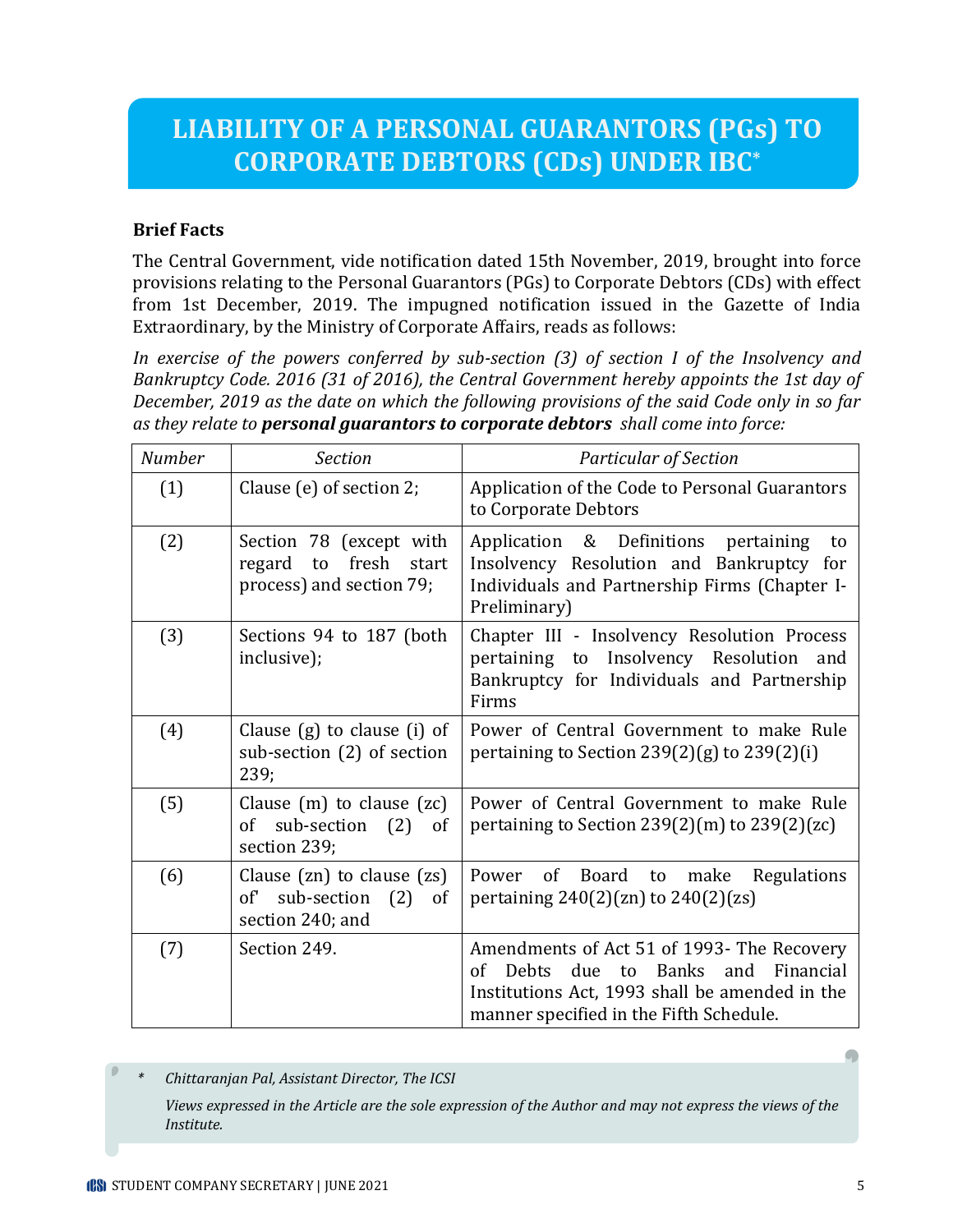**According to the above Notification, the personal guarantors to corporate debtors were brought within the scope of the insolvency proceedings under the Insolvency and Bankruptcy Code, 2016.**

Several petitions were filed in different High Courts challenging the said notification and related Rules and Regulations. The common question in the instant matter relates to the *vires* and validity of the Notification and the Hon'ble Supreme Court directed transfer of petitions from High Courts to itself.

### **Personal Guarantors Separately from other Individuals**

The Hon'ble Supreme Court of India in the matter of *Lalit Kumar Jain vs. Union of India & Ors. [Transferred Case (Civil) No. 245/2020 and other writ petitions] Judgment dated 21st May, 2021 inter-alia* observed that Parliamentary intent was to treat personal guarantors differently from other categories of individuals. The intimate connection between such individuals and corporate entities to whom they stood guarantee, as well as the possibility of two separate processes being carried on in different forums, with its attendant uncertain outcomes, led to carving out personal guarantors as a separate species of individuals, for whom the Adjudicating authority was common with the corporate debtor to whom they had stood guarantee. The fact that the process of insolvency in Part III is to be applied to individuals, whereas the process in relation to corporate debtors, set out in Part II is to be applied to such corporate persons, does not lead to incongruity.

On the other hand, there appear to be sound reasons why the forum for adjudicating insolvency processes – the provisions of which are disparate- is to be common, i.e. through the NCLT. As was emphasized during the hearing, the NCLT would be able to consider the whole picture, as it were, about the nature of the assets available, either during the corporate debtor's insolvency process, or even later; this would facilitate the Committee of the Creditor (CoC) in framing realistic plans, keeping in mind the prospect of realizing some part of the creditors' dues from personal guarantors.

## **Validity of the Notification**

The impugned notification is not an instance of legislative exercise, or amounting to impermissible and selective application of provisions of the Code. There is no compulsion in the Code that it should, at the same time, be made applicable to all individuals, (including personal guarantors) or not at all.

**There is sufficient indication in the Code- by Section 2(e), Section 5(22), Section 60 and Section 179 indicating that personal guarantors, though forming part of the larger grouping of individuals, were to be, in view of their intrinsic connection with corporate debtors, dealt with differently, through the same adjudicatory process and by the same forum (though not insolvency provisions) as such corporate debtors.** 

The notifications under Section 1(3), (issued before the impugned notification was issued) disclose that the Code was brought into force in stages, regard being had to the categories of persons to whom its provisions were to be applied.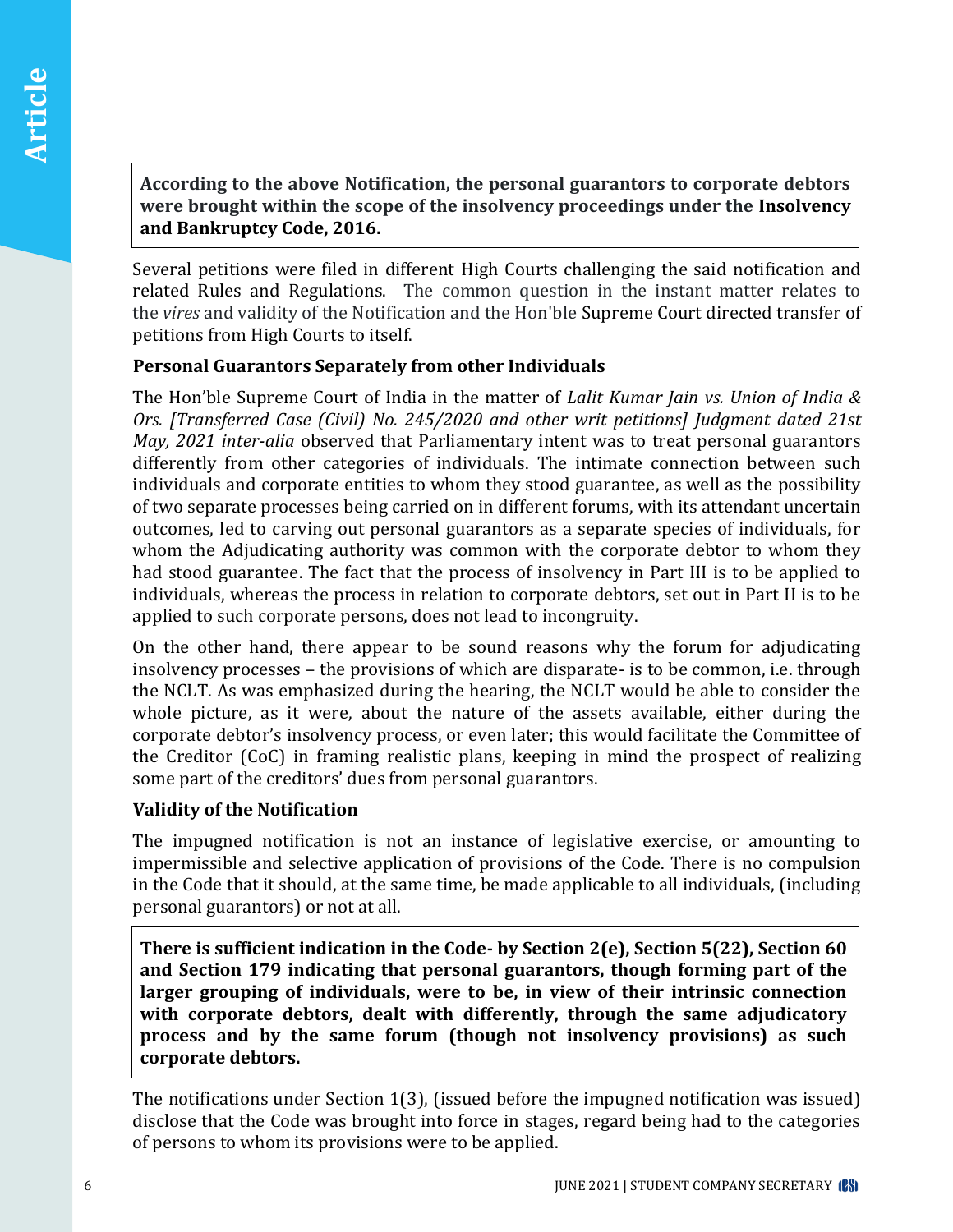The impugned notification, similarly inter alia makes the provisions of the Code applicable in respect of personal guarantors to corporate debtors, as another such category of persons to whom the Code has been extended.

It is held that the impugned notification was issued within the power granted by Parliament, and in valid exercise of it. The exercise of power in issuing the impugned notification under Section 1(3) is therefore, **not ultra vires**; **the notification is valid**.

## **Approved Plan is Binding on the Guarantor**

The Hon'ble Supreme Court in *Lalit Kumar Jain Vs. Union of India & Ors. [Transferred Case (Civil) No. 245/2020 and other writ petitions]* observed that the rationale for allowing directors to participate in meetings of the CoC is that the directors' liability as personal guarantors persists against the creditors and an approved resolution plan can only lead to a revision of amount or exposure for the entire amount. Any recourse under Section 133 of the Contract Act to discharge the liability of the surety on account of variance in terms of the contract, without her or his consent, stands negated by this court, in V. Ramakrishnan where it was observed that the language of Section 31 makes it clear that the approved plan is binding on the guarantor, to avoid any attempt to escape liability under the provisions of the Contract Act. It was observed that:

*"25. Section 31(1), in fact, makes it clear that the guarantor cannot escape payment as the resolution plan, which has been approved, may well include provisions as to payments to be made by such guarantor.…"* 

#### And further that:

*"26.1 Section 14 refers only to debts due by corporate debtors, who are limited liability companies, and it is clear that in the vast majority of cases, personal guarantees are given by Directors who are in management of the companies. The object of the Code is not to allow such guarantors to escape from an independent and coextensive liability to pay off the entire outstanding debt, which is why Section 14 is not applied to them. However, insofar as firms and individuals are concerned, guarantees are given in respect of individual debts by persons who have unlimited liability to pay them. And such guarantors may be complete strangers to the debtor — often it could be a personal friend. It is for this reason that the moratorium mentioned in Section 101 would cover such persons, as such moratorium is in relation to the debt and not the debtor."*

#### **Liability of a PG to CD in case Resolution Plan is Approved**

The sanction of a resolution plan and finality imparted to it by Section 31 does not per se operate as a discharge of the guarantor's liability. As to the nature and extent of the liability, much would depend on the terms of the guarantee itself. However, this court has indicated, time and again, that an involuntary act of the principal debtor leading to loss of security, would not absolve a guarantor of its liability. In *Maharashtra State Electricity Board Bombay* v. *Official Liquidator the liability of the guarantor (in a case where liability of the principal debtor was discharged under the insolvency law or the company law)*, was considered. It was held that in view of the unequivocal guarantee, such liability of the guarantor continues and the creditor can realize the same from the guarantor in view of the language of Section 128 of the Contract Act as there is no discharge under Section 134 of that Act. This court observed as follows:

*"7. Under the bank guarantee in question the Bank has undertaken to pay the Electricity Board any sum up to Rs 50,000 and in order to realise it all that the Electricity Board has to*